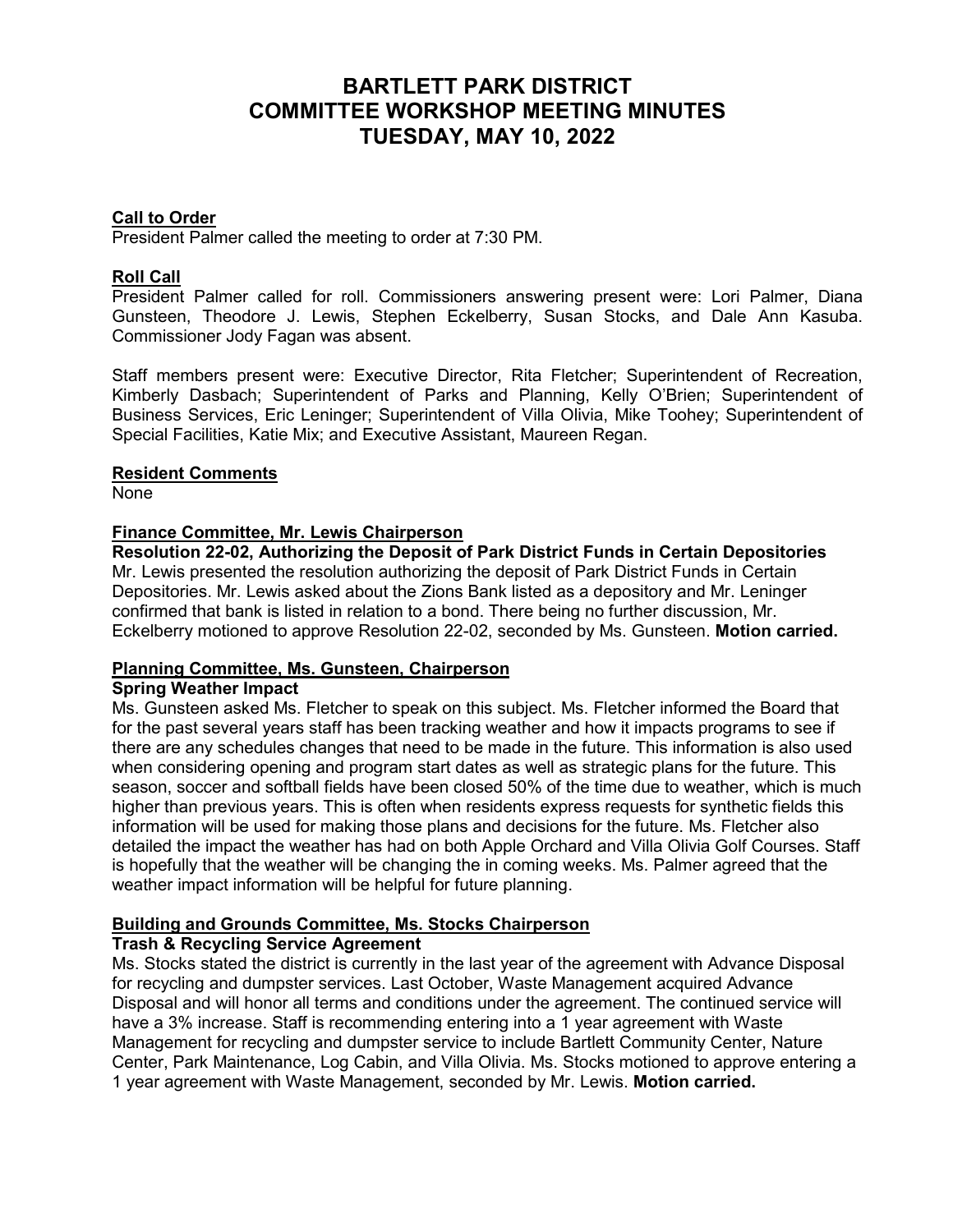#### **Recreation Committee, Ms. Fagan, Chairperson**

## **2022 Preschool Vision & Hearing – Bartlett Lions Club**

Ms. Palmer shared that the Bartlett Lions Club sponsored the hearing and vision screenings for our Preschool Program. The screenings were held in April and over 165 children were tested. The Bartlett Park District would like to thank the Bartlett Lions Club for their generous contribution of over \$1,480 to sponsor the screenings.

## **Pickleball Open Gym**

Ms. Palmer informed the board the District has extended the Pickleball open gym through the end of May. The open gym began last November and was scheduled to end in March but due to popularity, has been extended.

## **Special Facilities Committee, Ms. Kasuba, Chairperson**

## **LIFECENTER Equipment Purchase**

Ms. Kasuba informed the Board that as part of the FY 22-23 capital improvement plan, LIFECENTER budgeted to replace recumbent bikes. The recumbent bikes will be replace equipment that is 10 years old and staff is looking to replace the equipment during the annual closing. The equipment would be purchased from Direct Fitness Solutions who are part of the National Joint Powers Alliance. Staff is requesting approval to purchase 5 recumbent bikes for the amount of \$21,920. Mr. Eckelberry motioned to approve the purchase of the recumbent bikes, seconded by Ms. Gunsteen. **Motion carried.**

## **BAC Update**

Ms. Kasuba continued that the Bartlett Aquatic Center opens on Sunday, May 29<sup>th</sup> this year. The current staffing levels for this season are at about 63% of the 2021 season. Staff is actively recruiting for more lifeguards and other positions. Ms. Gunsteen asked if opening is on Sunday instead of Saturday because of staffing and Ms. Fletcher responded that the Saturday is graduation for U46 and most of the staff would not be available that day.

## **Villa Olivia Committee, Mr. Eckelberry Chairperson**

#### **Golf Carts**

Mr. Eckelberry reported that Villa Olivia has allocated funds to purchase new golf carts this year. Staff has contacted two companies and is recommending to order 8 EZ-GO RXV golf carts in the amount of \$49, 591.20. The purchase will be through Sourcewell Cooperative purchasing program. Ms. Palmer asked if these golf carts will take as long to arrive as the last order and Mr. Toohey responded that the company is expecting to have the carts delivered by September of this year, which is when the previous order is expected to arrive as well. Ms. Gunsteen made a motion to approve purchasing 8 golf carts for the amount of \$49,591.20, seconded by Ms. Kasuba. **Motion carried.**

#### **Personnel Committee, Mr. Eckelberry Chairperson No Report**

#### **Community Relations and Legislative Issues Committee, Ms. Palmer, Chairperson Memorial Day Walk**

Ms. Palmer informed the Board that this year's Bartlett Memorial Day Walk and Remembrance will be held on Monday, May 30<sup>th</sup>. The walk begins at Bartlett Park beginning at 11am. If any commissioners are interested in attending please let Ms. Fletcher know.

#### **Old Business**

None

#### **New Business**

None